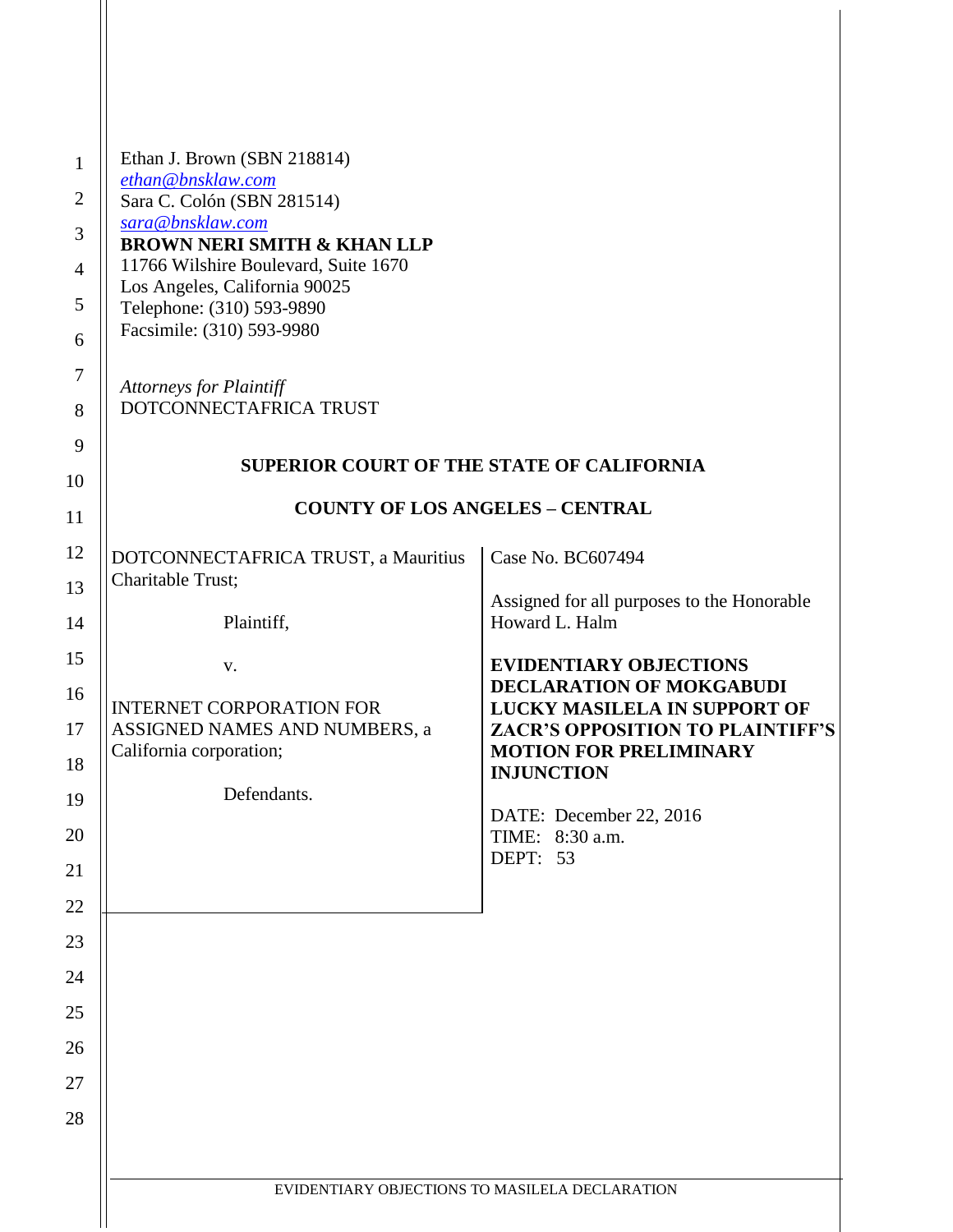## **Evidentiary Objections to Declaration of Mokgabudi Lucky Masilela**

DCA objects to the entire Masilela Declaration pursuant to Evid. Code § 352 on the grounds that his declaration is misleading as it fails to state that Defendant ZA Central Registry ("ZACR") agreed to grant the AUC ("African Union Commission") any rights to the gTLD .Africa that ZACR obtains and is therefore effectively itself an applicant for the .Africa gTLD. (Bekele Declaration, ¶33 Ex. 18, ¶22(7) ["It should be noted that the AUC shall retain all rights relating to the dotAfrica TLD"]). M. Lucky Masilela is the Chief Executive Officer of ZACR.

| <b>Lucky Masilela Declaration ¶</b>             | <b>DCA Objection</b>   | <b>Sustained</b> | <b>Overruled</b> |
|-------------------------------------------------|------------------------|------------------|------------------|
| <b>13:</b> Due to its well-known reputation for | 1. Lacks personal      |                  |                  |
| independence and neutrality, as well as         | knowledge (Evid.       |                  |                  |
| technical competence and operational            | Code § 702)            |                  |                  |
| excellence, ZACR is the single largest          | 2. Lacks foundation,   |                  |                  |
| domain name registry on the African             | irrelevant (Evid. Code |                  |                  |
| continent.                                      | § 403)                 |                  |                  |
| <b>Lucky Masilela Declaration ¶</b>             | <b>DCA Objection</b>   | <b>Sustained</b> | <b>Overruled</b> |
| <b>¶ 4:</b> After Internet Corporation For      | 1. Irrelevant (Evid.   |                  |                  |
| Assigned Names and Numbers ("ICANN")            | Code $\S$ 350)         |                  |                  |
| formally launched the "New gTLD                 |                        |                  |                  |
| Program," ZACR submitted an application         |                        |                  |                  |
| for the .Africa gTLD. I am aware that both      |                        |                  |                  |
| ZACR and DCA submitted their respective         |                        |                  |                  |
| applications for the .Africa gTLD in the        |                        |                  |                  |
| Spring/Summer of 2012. At the same              |                        |                  |                  |
| time, ZACR also applied for, and obtained,      |                        |                  |                  |
| the .CapeTown, .Joburg and .Durban              |                        |                  |                  |
| gTLDs, and these gTLDs have been                |                        |                  |                  |
| launched to the Internet public.                |                        |                  |                  |

1

2

3

4

5

6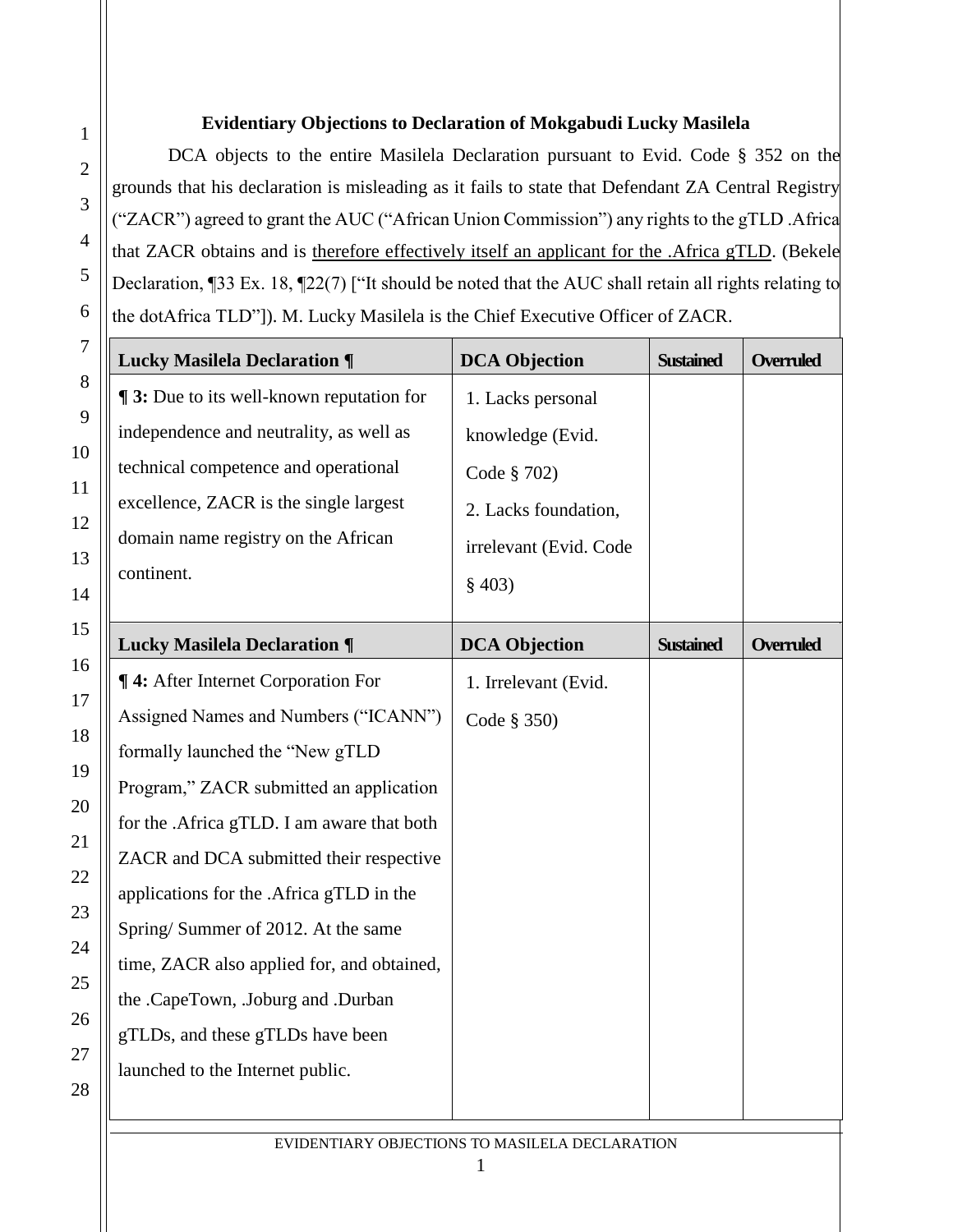| $\mathbf{1}$   | <b>Lucky Masilela Declaration ¶</b>           | <b>DCA Objection</b>   | <b>Sustained</b> | <b>Overruled</b> |
|----------------|-----------------------------------------------|------------------------|------------------|------------------|
| $\mathfrak{2}$ | <b>15:</b> I am familiar with the ICANN       | 1. The Application     |                  |                  |
| 3              | selection criteria for the gTLD. ICANN set    | Guidebook is the best  |                  |                  |
| 4              | forth selection criteria in an Applicant      | evidence of the        |                  |                  |
| 5              | Guidebook. Among other things, ICANN          | document. (Evid. Code  |                  |                  |
| 6              | made clear that because the .Africa gTLD      | \$1520)                |                  |                  |
| 7              | represented the name of a geographic          | 2. Lacks foundation    |                  |                  |
| 8              | region, an applicant would need to provide    | (Evid. Code § 403)     |                  |                  |
| 9              | documentation showing support from at         | 3. Lacks personal      |                  |                  |
| 10             | least 60% of the governments in the           | knowledge. (Evidd.     |                  |                  |
| 11             | region. Further, ICANN criteria provided      | Code §702)             |                  |                  |
| 12             | that no more than one objection from a        |                        |                  |                  |
| 13             | government or public entity associated        |                        |                  |                  |
| 14             | with the geographic region would be           |                        |                  |                  |
| 15             | permitted. These criteria are set forth in    |                        |                  |                  |
| 16             | ICANN Application Guidebook Module 2,         |                        |                  |                  |
| 17             | and available online at:                      |                        |                  |                  |
| 18             | http://newgtlds.icann.org/en/                 |                        |                  |                  |
| 19             | applicants/agb par 2.2.1.4.2.4.               |                        |                  |                  |
| 20             | <b>Lucky Masilela Declaration ¶</b>           | <b>DCA Objection</b>   | <b>Sustained</b> | <b>Overruled</b> |
| 21             | <b>¶ 6:</b> ZACR submitted its application to | 1. The letters are the |                  |                  |
| 22             | ICANN with the full support of African        | best evidence of the   |                  |                  |
| 23             | Union member states via the African           | letters. (Evid. Code § |                  |                  |
| 24             | Union Commission ("AUC") endorsement.         | 1520)                  |                  |                  |
| 25             | Specifically, the AUC, which serves as the    |                        |                  |                  |
| 26             | Secretariat of the African Union, provided    |                        |                  |                  |
| 27             | a letter supporting ZACR's application.       |                        |                  |                  |
| 28             | ZACR submitted a letter of support from       |                        |                  |                  |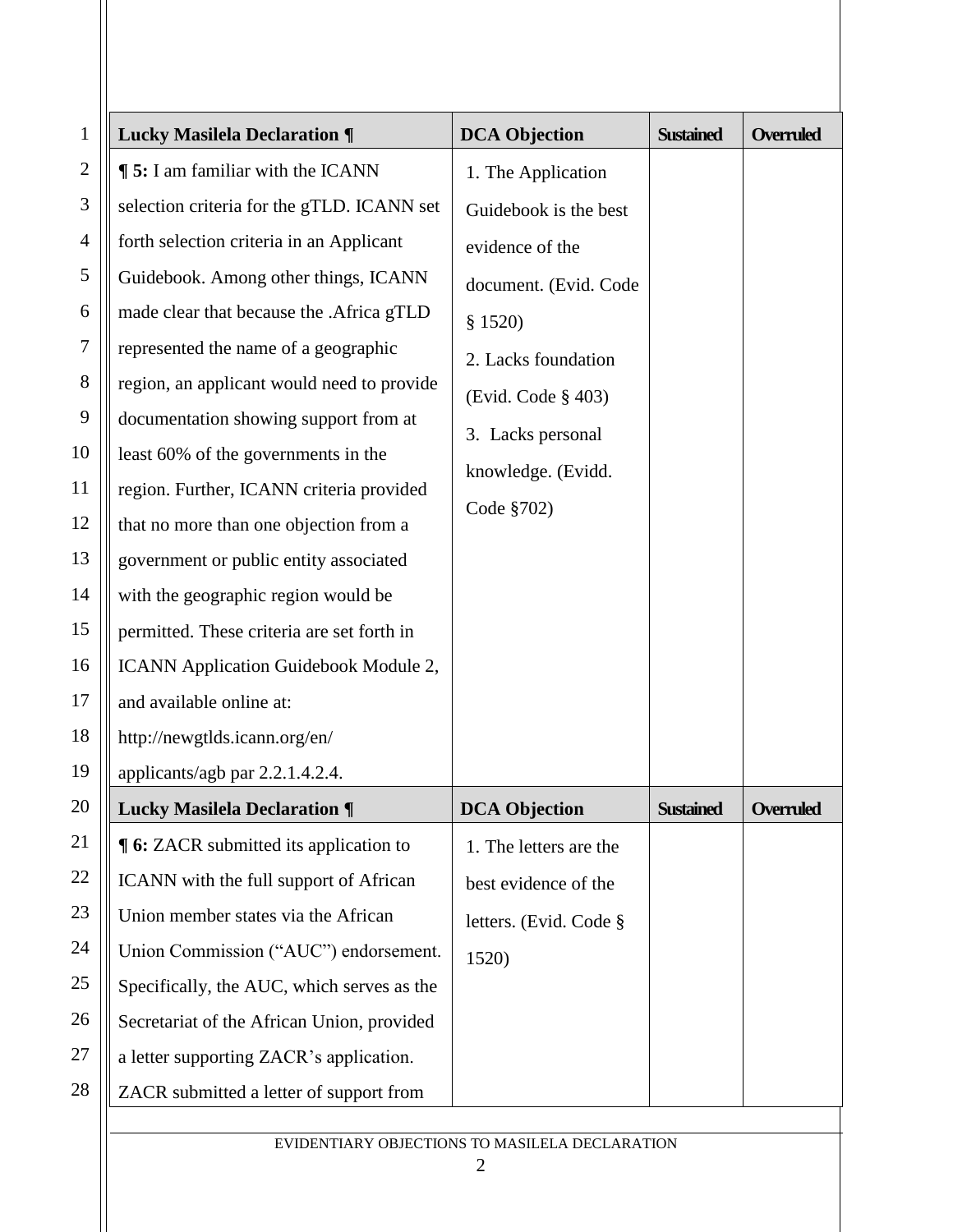| 1              | the African Union dated July 4, 2012. In           |                      |                  |                  |
|----------------|----------------------------------------------------|----------------------|------------------|------------------|
| $\overline{2}$ | response, ICANN's Geographic Names                 |                      |                  |                  |
| 3              | Panel provided ZACR with Clarifying                |                      |                  |                  |
| 4              | Questions relating to deficiencies in the          |                      |                  |                  |
| 5              | AUC letter of support. Attached hereto as          |                      |                  |                  |
| 6              | <b>Exhibit A</b> is a true and correct copy of the |                      |                  |                  |
| 7              | Geographic Names Panel Clarifying                  |                      |                  |                  |
| 8              | Questions. ZACR addressed the                      |                      |                  |                  |
| 9              | deficiencies and submitted an updated              |                      |                  |                  |
| 10             | letter of support on or about July 2, 2013.        |                      |                  |                  |
| 11             | A true and correct copy of the July 2, 2013        |                      |                  |                  |
| 12             | AUC letter is attached as Exhibit B. In            |                      |                  |                  |
| 13             | addition, the only nonmember, Morocco,             |                      |                  |                  |
| 14             | separately provided a letter supporting            |                      |                  |                  |
| 15             | ZACR's application. A true and correct             |                      |                  |                  |
| 16             | copy of the March 28, 2012 Moroccan                |                      |                  |                  |
| 17             | letter of support is attached as Exhibit C.        |                      |                  |                  |
| 18             | <b>Lucky Masilela Declaration ¶</b>                | <b>DCA Objection</b> | <b>Sustained</b> | <b>Overruled</b> |
| 19             | ¶ 7: ZACR received the support of the              | 1. Lacks personal    |                  |                  |
| 20             | African Union only after the AUC                   | knowledge (Evid.     |                  |                  |
| 21             | publicized a request for proposal ("RFP").         | Code § 702)          |                  |                  |
| 22             | This was an open bid process. The AUC              | 2. Lacks foundation  |                  |                  |
| 23             | made clear that it was only going to               | (Evid. Code § 403)   |                  |                  |
| 24             | support one applicant. By way of                   |                      |                  |                  |
| 25             | background, the AUC RFP process began              |                      |                  |                  |
| 26             | because it was well known that ICANN               |                      |                  |                  |
| 27             | was considering a new gTLD program,                |                      |                  |                  |
| 28             | including .Africa. It was in anticipation of       |                      |                  |                  |
|                |                                                    |                      |                  |                  |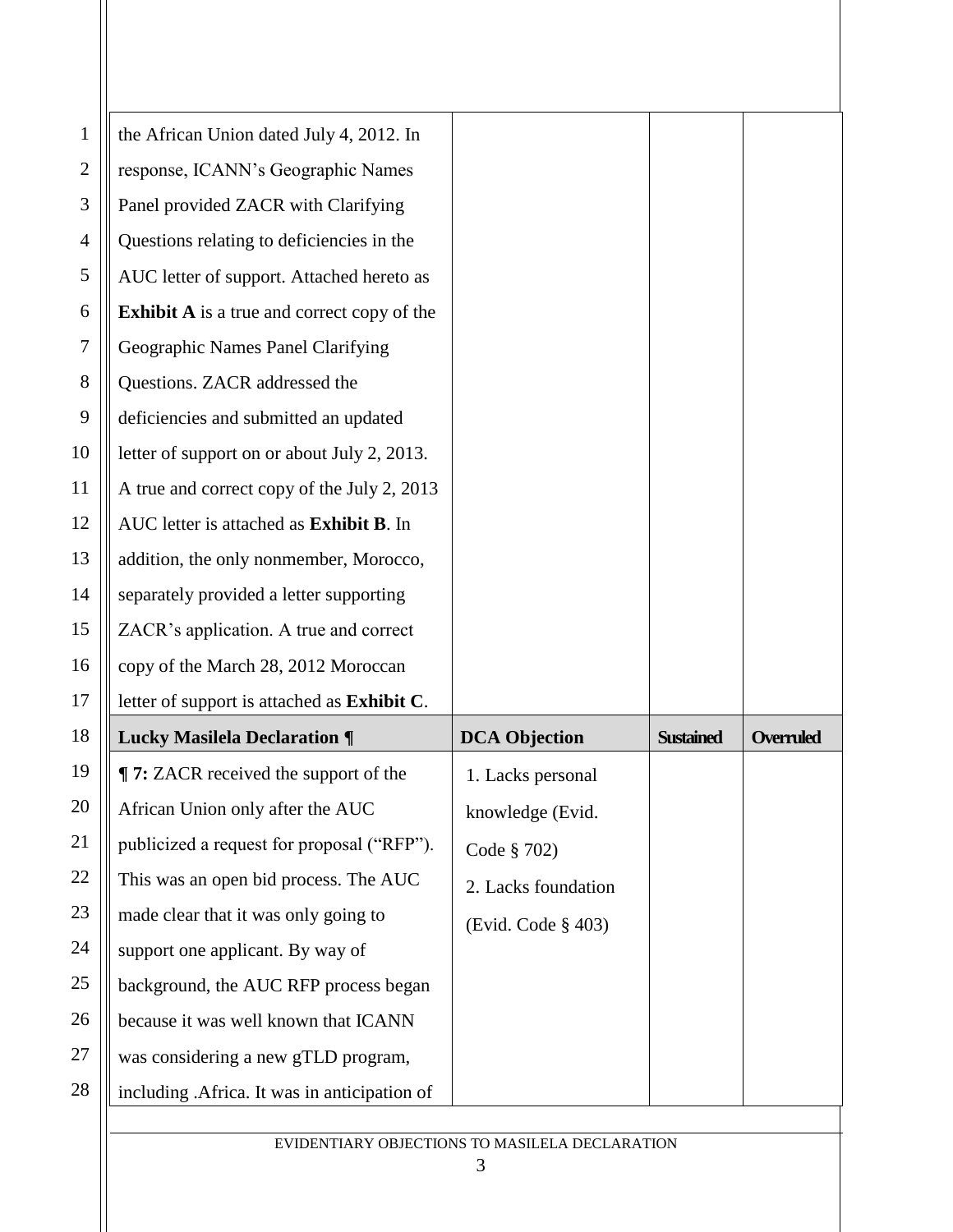| $\mathbf{1}$   | this new gTLD program that the AUC                    |                       |                  |                  |
|----------------|-------------------------------------------------------|-----------------------|------------------|------------------|
| $\mathfrak{2}$ | decided to hold an RFP to support a single,           |                       |                  |                  |
| 3              | qualified applicant for the African Union.            |                       |                  |                  |
| 4              | This is because the AUC was specifically              |                       |                  |                  |
| 5              | mandated by member states to set up the               |                       |                  |                  |
| 6              | structures and modalities for the                     |                       |                  |                  |
| 7              | implementation of the dotAfrica (.Africa)             |                       |                  |                  |
| 8              | gTLD. Details of the process are set forth            |                       |                  |                  |
| 9              | in the September 29, 2015 AUC letter, a               |                       |                  |                  |
| 10             | true and correct copy of which is attached            |                       |                  |                  |
| 11             | hereto as <b>Exhibit D</b> . This letter is also      |                       |                  |                  |
| 12             | available at: http://africainonespace.org/            |                       |                  |                  |
| 13             | downloads/GNP.PDF                                     |                       |                  |                  |
| 14             | <b>Lucky Masilela Declaration ¶</b>                   | <b>DCA Objection</b>  | <b>Sustained</b> | <b>Overruled</b> |
| 15             | <b>98:</b> I was informed by AUC officials that       | 1. Hearsay (Evid.     |                  |                  |
| 16             | Plaintiff DotConnectAfrica Trust                      | Code § 1200, et seq.) |                  |                  |
| 17             | ("Plaintiff") chose not to participate in the         |                       |                  |                  |
| 18             | RFP.                                                  |                       |                  |                  |
| 19             |                                                       |                       |                  |                  |
| 20             | <b>Lucky Masilela Declaration ¶</b>                   | <b>DCA Objection</b>  | <b>Sustained</b> | <b>Overruled</b> |
| 21             | <b>¶ 9:</b> Attached as <b>Exhibit E</b> are true and | 1. Irrelevant (Evid.  |                  |                  |
| 22             | correct copies of the 17 "Early Warning               | Code § 350)           |                  |                  |
| 23             | Notices" from individual African countries            |                       |                  |                  |
| 24             |                                                       |                       |                  |                  |
|                | to Plaintiff's application. These "Early              |                       |                  |                  |
| 25             | Warning Notices" are also available online            |                       |                  |                  |
| 26             | at:http://africainonespace.org/                       |                       |                  |                  |
| 27             | content.php?tag=13&title=Resources                    |                       |                  |                  |
| 28             |                                                       |                       |                  |                  |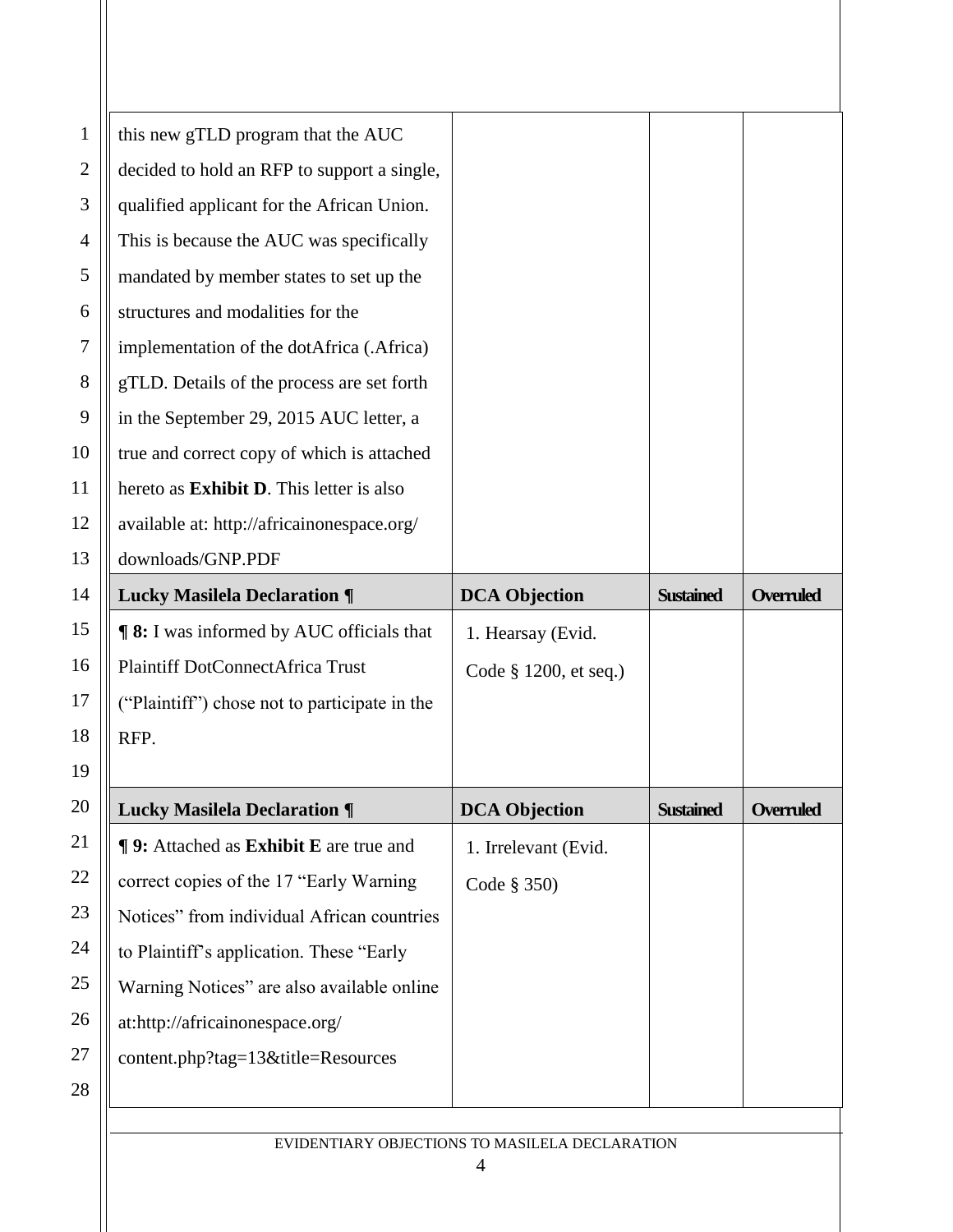| $\mathbf{1}$   | <b>Lucky Masilela Declaration ¶</b>           | <b>DCA</b> Objection                           | <b>Sustained</b> | <b>Overruled</b> |
|----------------|-----------------------------------------------|------------------------------------------------|------------------|------------------|
| $\mathbf{2}$   | ¶ 10: The Registry Agreement between          | 1. Lacks personal                              |                  |                  |
| 3              | ICANN and ZACR was effective on               | knowledge (Evid.                               |                  |                  |
| $\overline{4}$ | March 24, 2014 and runs for ten years.        | Code §702)                                     |                  |                  |
| 5              | Yet, over two years into the Agreement,       | 2. Lacks foundation                            |                  |                  |
| 6              | the .Africa gTLD has still not been           | (Evid. Code § 403)                             |                  |                  |
| $\tau$         | delegated to ZACR. In effect, 20% of the      | 3. Speculative (Evid.                          |                  |                  |
| $8\,$          | period of the Agreement has already lapsed    | Code §702)                                     |                  |                  |
| 9              | without any benefit to ZACR. This delay       | 4. Conclusory.                                 |                  |                  |
| 10             | has resulted in unforeseen and mounting       | (Evinger v.                                    |                  |                  |
| 11             | costs, as well as lost opportunities, for the | MacDougall (1938) 28                           |                  |                  |
| 12<br>13       | .Africa project.                              | Cal.App.2d 175.)                               |                  |                  |
| 14             |                                               | 5. Biased and                                  |                  |                  |
| 15             |                                               | misleading in that it                          |                  |                  |
| 16             |                                               | was entered into after                         |                  |                  |
| 17             |                                               | the initiation of the                          |                  |                  |
| 18             |                                               | IRP process by DCA,                            |                  |                  |
| 19             |                                               | the day after DCA                              |                  |                  |
| 20             |                                               | requested ICANN                                |                  |                  |
| 21             |                                               | refrain from delegating                        |                  |                  |
| 22             |                                               | the .Africa domain                             |                  |                  |
| 23             |                                               | based on the IRP                               |                  |                  |
| 24             |                                               | proceeding pending,                            |                  |                  |
| 25             |                                               | and on the grounds                             |                  |                  |
| 26             |                                               | that the IRP ordered                           |                  |                  |
| 27             |                                               | ICANN to refrain from                          |                  |                  |
| 28             |                                               | further processing                             |                  |                  |
|                |                                               | EVIDENTIARY OBJECTIONS TO MASILELA DECLARATION |                  |                  |
|                |                                               | 5                                              |                  |                  |

Ш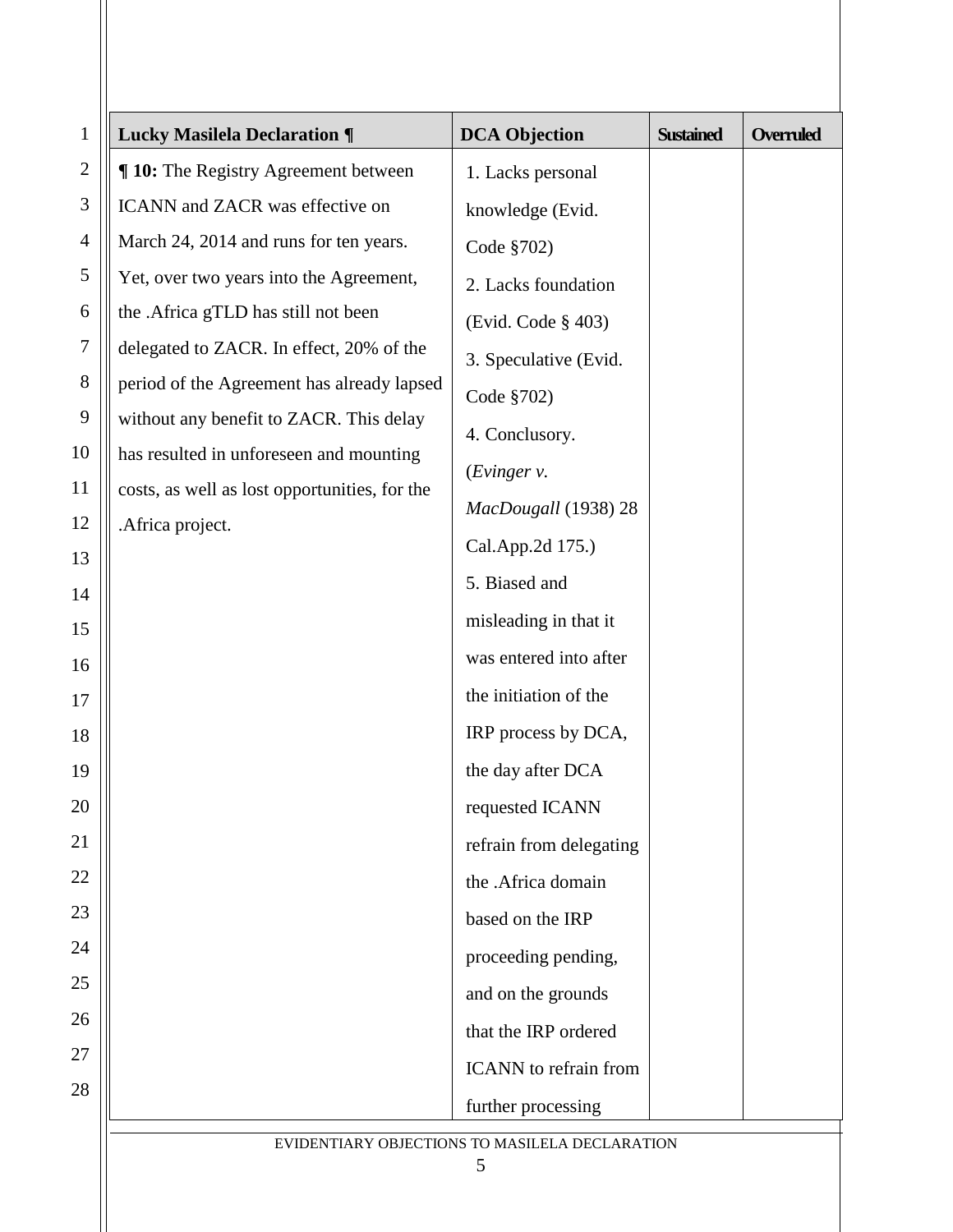|                                                  | ZACR's application        |                  |           |
|--------------------------------------------------|---------------------------|------------------|-----------|
|                                                  | until the IRP             |                  |           |
|                                                  | proceeding concluded.     |                  |           |
|                                                  | See (Bekele Decl. ¶10,    |                  |           |
|                                                  | Ex. 1, pp. 4, $\P$ 16-20) |                  |           |
| <b>Lucky Masilela Declaration ¶</b>              | <b>DCA Objection</b>      | <b>Sustained</b> | Overruled |
| 11: ZACR has incurred considerable               | 1. Lacks foundation       |                  |           |
| expenses both prior to and after entering        | (Evid. Code § 403)        |                  |           |
| into the Registry Agreement. The current         | 2. Lacks personal         |                  |           |
| and continuing cost due to the delay in the      | knowledge (Evid.          |                  |           |
| delegation is running at approximately           | Code §702)                |                  |           |
| \$16,632 per month. In May of 2016,              | 3. Speculative (Evid.     |                  |           |
| ZACR previously estimated its average            | Code § 1200, et seq.)     |                  |           |
| monthly costs at approximately \$18,386.         |                           |                  |           |
| Cost saving measures implemented by              | 4. Conclusory             |                  |           |
| ZACR have brought the average amount of          | (Evinger v.               |                  |           |
| ZACR's costs down. A true and correct            | MacDougall (1938) 28      |                  |           |
| copy of a summary of average costs from          | Cal.App.2d 175.)          |                  |           |
| July 2015 to October 2016 is included as         |                           |                  |           |
| <b>Exhibit F.</b> This is based upon a review of |                           |                  |           |
| the monthly costs incurred from July 2015        |                           |                  |           |
| to October 2016 for the .Africa project,         |                           |                  |           |
| including the ongoing costs related to           |                           |                  |           |
| consultants, marketing, sponsorships and         |                           |                  |           |
| related expenses. In determining these           |                           |                  |           |
| figures, we averaged the monthly expenses        |                           |                  |           |
| for the .Africa project and where necessary      |                           |                  |           |
| converted expenditures from South African        |                           |                  |           |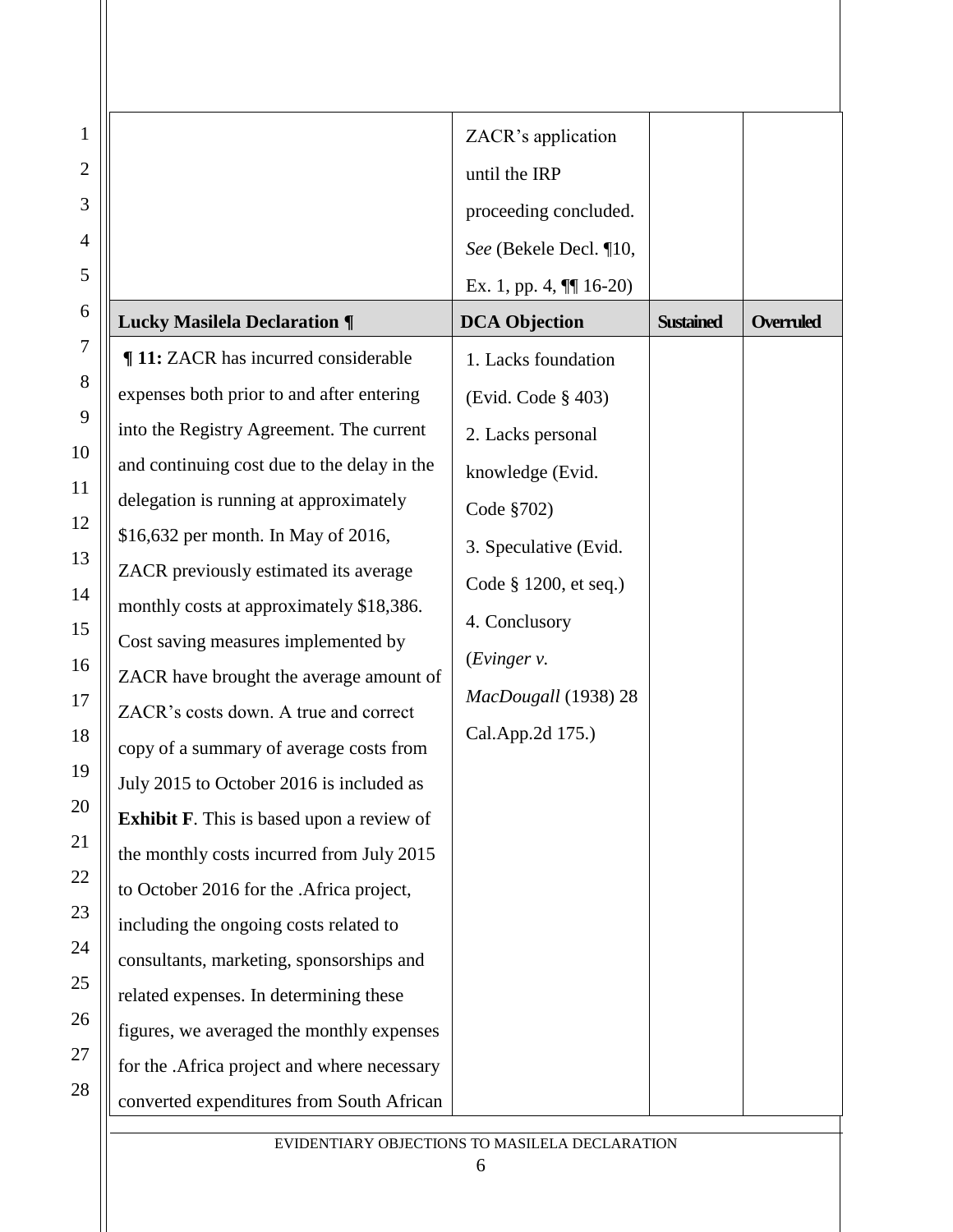| $\mathbf{1}$   | Rand to U.S. dollars. These figures were      |                                                 |                  |                  |
|----------------|-----------------------------------------------|-------------------------------------------------|------------------|------------------|
| $\mathbf{2}$   | configured by ZACR's finance section          |                                                 |                  |                  |
| 3              | based on ZACR's financial records. The        |                                                 |                  |                  |
| 4              | summary of costs listed in Exhibit F does     |                                                 |                  |                  |
| 5              | not include any fees due to ICANN under       |                                                 |                  |                  |
| 6              | the Registry Agreement or legal fees that     |                                                 |                  |                  |
| 7              | ZACR had previously incurred. If we were      |                                                 |                  |                  |
| 8              | to include actual and expected legal fees     |                                                 |                  |                  |
| 9              | for this litigation, the ZACR finance         |                                                 |                  |                  |
| $\overline{0}$ | section projects the cost figures would       |                                                 |                  |                  |
| $\overline{1}$ | increase significantly beyond \$16,632 per    |                                                 |                  |                  |
| $\overline{2}$ | month. The importance of maintaining          |                                                 |                  |                  |
| 13             | visibility for the .Africa project, coupled   |                                                 |                  |                  |
| $\overline{4}$ | with the ongoing need to interface with       |                                                 |                  |                  |
| 5              | government officials throughout the           |                                                 |                  |                  |
| l6             | African continent, makes clear that these     |                                                 |                  |                  |
| $\overline{7}$ | ongoing expenses will continue during the     |                                                 |                  |                  |
| $\sqrt{8}$     | course of this litigation.                    |                                                 |                  |                  |
| 19             | <b>Lucky Masilela Declaration ¶</b>           | <b>DCA Objection</b>                            | <b>Sustained</b> | <b>Overruled</b> |
| $20\,$         | <b>¶ 12:</b> The Loss of Net Income after Tax | 1. Lacks foundation                             |                  |                  |
| 21             | (opportunity costs) suffered by ZACR          | (Evid. Code § 403)                              |                  |                  |
| $^{22}$        | from the date of the planned delegation       | 2. Lacks personal                               |                  |                  |
| $^{23}$        | following the Registry Agreement through      | knowledge (Evid.                                |                  |                  |
| 24             | December 1, 2016, are now estimated to be     | Code §702)                                      |                  |                  |
| $25\text{ }$   | approximately \$15.5 million (U.S. dollars).  | 3. Speculative (Evid.                           |                  |                  |
| $26 \,$        | These estimates were configured by            | Code § 1200, et seq.)                           |                  |                  |
| 27             | ZACR's finance section. A true and correct    | 4. Conclusory                                   |                  |                  |
| $^{28}$        | copy of a summary of the breakdown of         | (Evinger v.                                     |                  |                  |
|                |                                               | EVIDENTIA DV ODIECTIONS TO MASH ELA DECLARATION |                  |                  |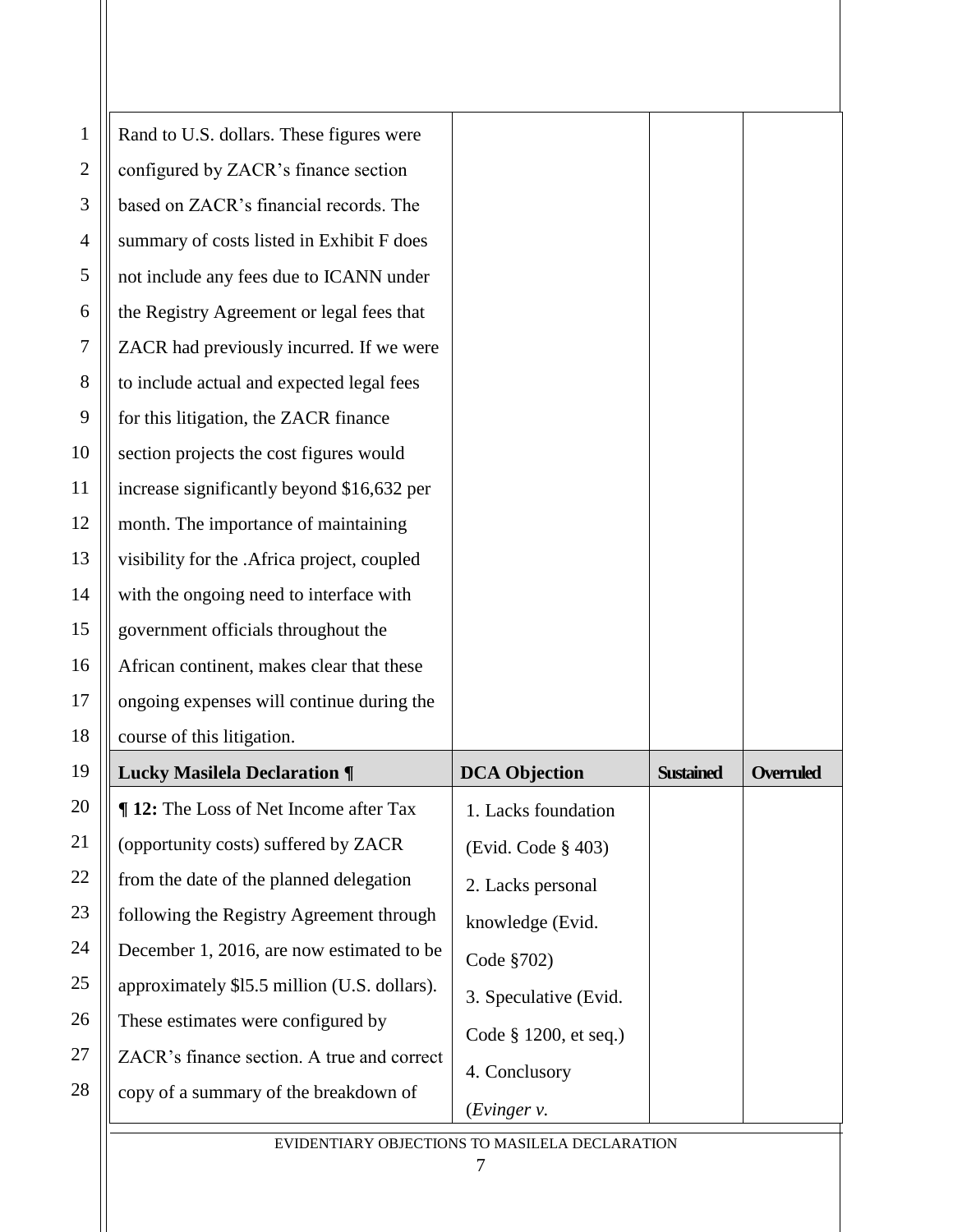| $\mathbf{1}$   | ZACR's opportunity costs are included in     | MacDougall (1938) 28         |                  |                  |
|----------------|----------------------------------------------|------------------------------|------------------|------------------|
| $\overline{2}$ | the attached Exhibit F. The estimated        | Cal.App.2d 175.)             |                  |                  |
| 3              | number of registration numbers are based     | 5. Biased and                |                  |                  |
| 4              | on ZACR's responses to ICANN's 2012          | misleading in that it        |                  |                  |
| 5              | application questions $46 - 50$ . ZACR       | was entered into after       |                  |                  |
| 6              | researched these numbers at the time of      | the initiation of the        |                  |                  |
| 7              | application and the application passed       | IRP process by DCA,          |                  |                  |
| 8              | ICANN evaluation. To be conservative,        | the day after DCA            |                  |                  |
| 9              | ZACR revised down some of these              | requested ICANN              |                  |                  |
| 10             | numbers based on trends in the launch of     |                              |                  |                  |
| 11             | other new gTLDs. Of the \$15.5 million in    | refrain from delegating      |                  |                  |
| 12             | lost opportunity costs, approximately \$5.8  | the .Africa domain           |                  |                  |
| 13             | million would have been donated to the       | based on the IRP             |                  |                  |
| 14             | dotAfrica Foundation for African online      | proceeding pending,          |                  |                  |
| 15             | development. Until such time as delegation   | and on the grounds           |                  |                  |
| 16             | takes place, the .Africa gTLD in effect      | that the IRP ordered         |                  |                  |
| 17             | stagnates and generates no income and no     | <b>ICANN</b> to refrain from |                  |                  |
| 18             | value in the marketplace. The ongoing        | further processing           |                  |                  |
| 19             | delay is also prejudicial to the gTLD itself | ZACR's application           |                  |                  |
| 20             | (no matter who the operator is) in that the  | until the IRP                |                  |                  |
| 21             | initial interest surrounding the launch of   | proceeding concluded.        |                  |                  |
| 22             | this domain name will have faded, and        | See (Bekele Decl. ¶10,       |                  |                  |
| 23             | persons who may have sought to register      | Ex. 1, pp. 4, $\P$ 16-20).   |                  |                  |
| 24             | will have lost interest.                     |                              |                  |                  |
| 25             | <b>Lucky Masilela Declaration ¶</b>          | <b>DCA Objection</b>         | <b>Sustained</b> | <b>Overruled</b> |
| 26             | ¶ 13: Once a gTLD is delegated it starts     | 1. Lacks foundation          |                  |                  |
| 27             | increasing in value. The gTLD is at its      | (Evid. Code § 403)           |                  |                  |
| 28             | lowest value prior to delegation and         |                              |                  |                  |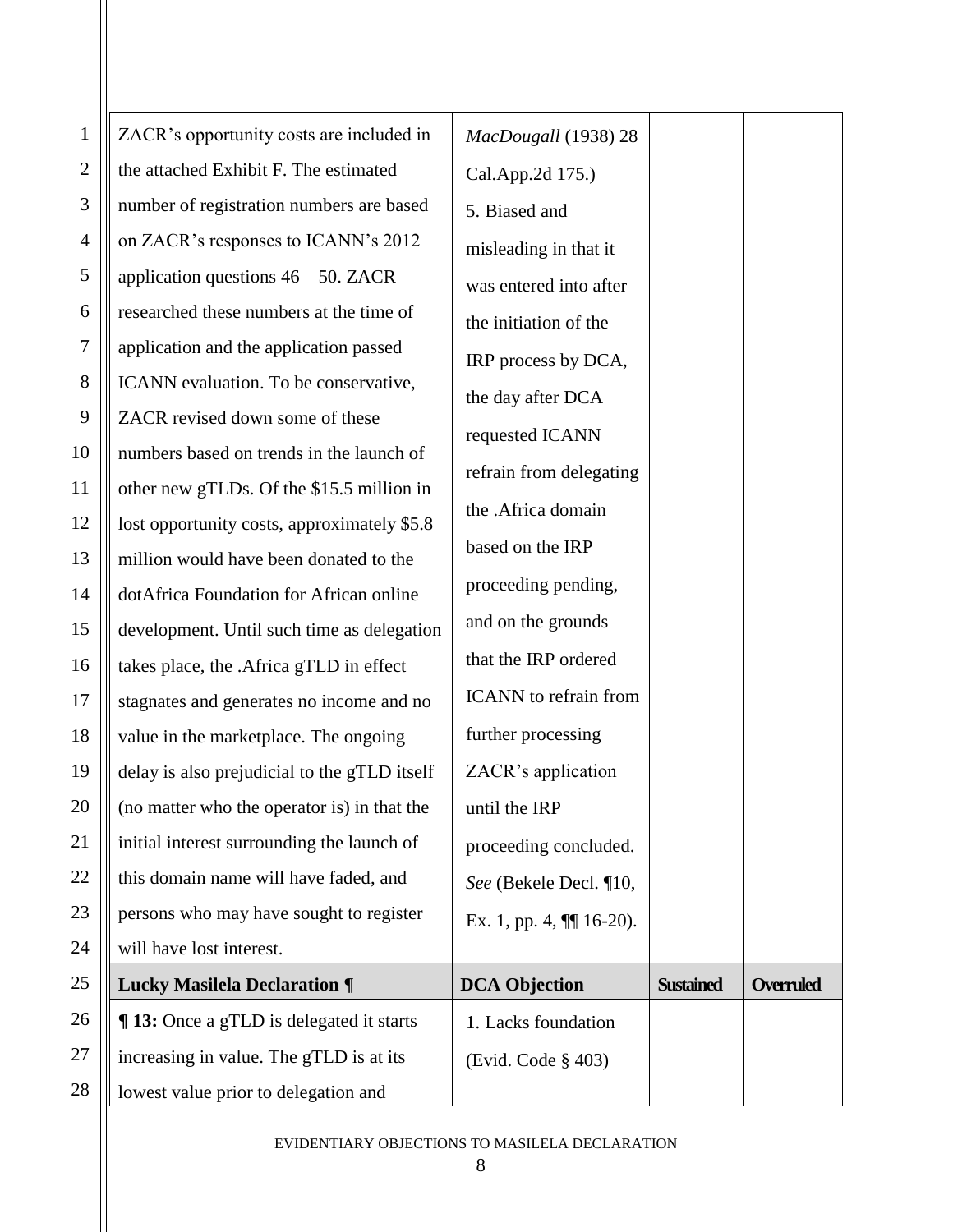| $\mathbf{1}$ | increases as the number of second level      | 2. Lacks personal                              |
|--------------|----------------------------------------------|------------------------------------------------|
| $\mathbf{2}$ | domain delegations (for example:             | knowledge (Evid.                               |
| 3            | xyz.africa) increases. If Plaintiff is       | Code §702)                                     |
| 4            | redelegated the .Africa gTLD, it will suffer | 3. Speculative (Evid.                          |
| 5            | no irreparable harm as it will inherit a     | Code § 1200, et seq.)                          |
| 6            | more valuable gTLD without incurring the     | 4. Conclusory                                  |
| 7            | cost to develop it.                          | (Evinger v.                                    |
| 8            |                                              | MacDougall (1938) 28                           |
| 9            |                                              | Cal.App.2d 175.)                               |
| 10           |                                              | 5. Irrelevant to the                           |
| 11           |                                              | extent that the standard                       |
| 12<br>13     |                                              | at issue is whether                            |
| 14           |                                              | DCA would be                                   |
| 15           |                                              | harmed, not                                    |
| 16           |                                              | irreparably harmed.                            |
| 17           |                                              | (Evid. Code § 403)                             |
| 18           |                                              | 6. Biased and                                  |
| 19           |                                              | misleading in that it                          |
| 20           |                                              | was entered into after                         |
| 21           |                                              | the initiation of the                          |
| 22           |                                              | IRP process by DCA,                            |
| 23           |                                              | the day after DCA                              |
| 24           |                                              | requested ICANN                                |
| 25           |                                              | refrain from delegating                        |
| 26           |                                              | the .Africa domain                             |
| 27           |                                              | based on the IRP                               |
| 28           |                                              | proceeding pending,                            |
|              |                                              | EVIDENTIARY OBJECTIONS TO MASILELA DECLARATION |
|              |                                              | 9                                              |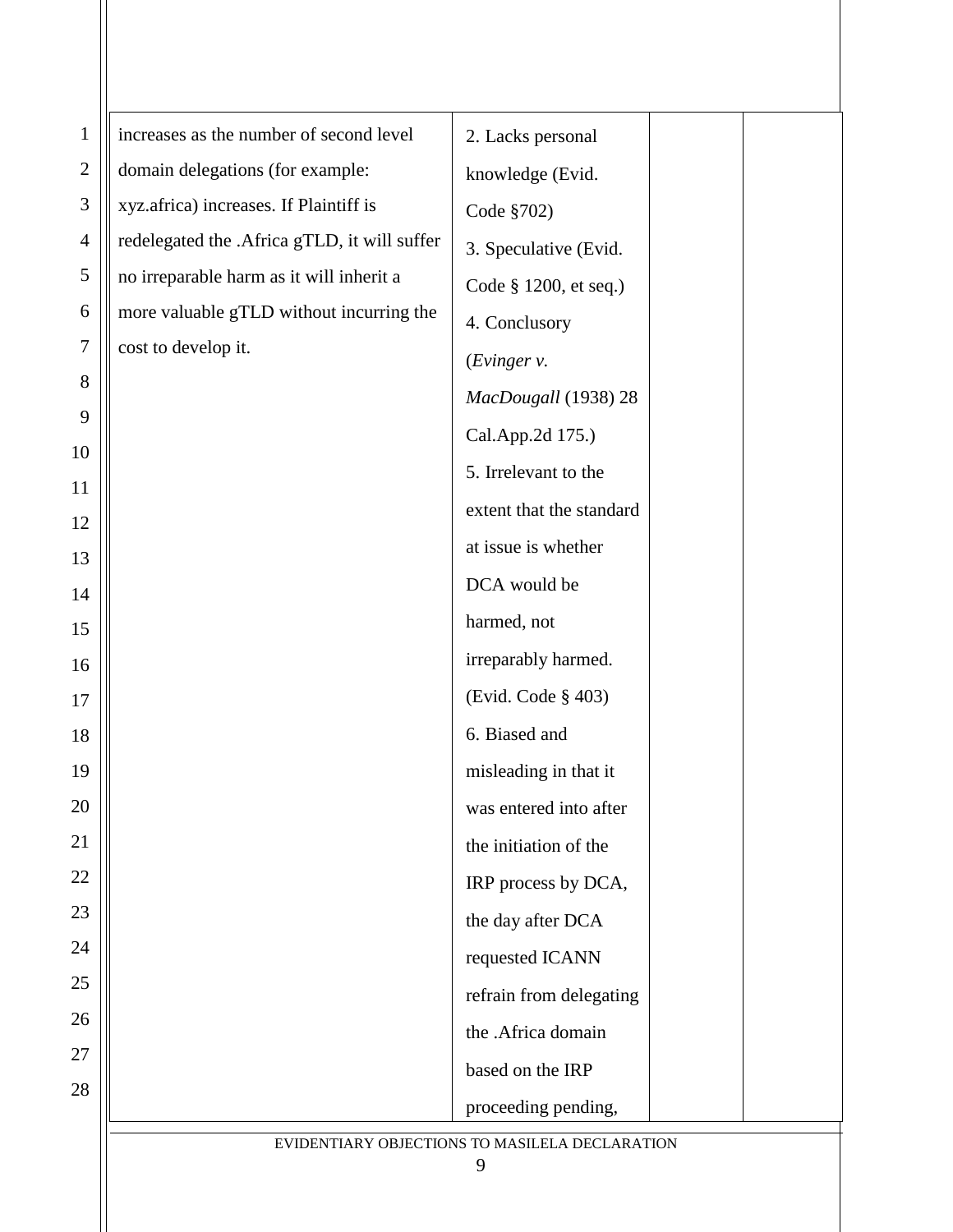|                                             | and on the grounds           |                  |                  |
|---------------------------------------------|------------------------------|------------------|------------------|
|                                             | that the IRP ordered         |                  |                  |
|                                             | <b>ICANN</b> to refrain from |                  |                  |
|                                             | further processing           |                  |                  |
|                                             | ZACR's application           |                  |                  |
|                                             | until the IRP                |                  |                  |
|                                             | proceeding concluded.        |                  |                  |
|                                             | See (Bekele Decl. ¶10,       |                  |                  |
|                                             | Ex. 1, pp. 4, $\P$ 16-20).   |                  |                  |
| <b>Lucky Masilela Declaration ¶</b>         | <b>DCA Objection</b>         | <b>Sustained</b> | <b>Overruled</b> |
| ¶ 14: Attached hereto as Exhibit G are true | 1. Irrelevant. (Evid.        |                  |                  |
| and correct copies of exemplar printouts of | Code $§$ 403)                |                  |                  |
| redelegations including gTLDs, from the     |                              |                  |                  |
| <b>Internet Assigned Numbers Authority</b>  |                              |                  |                  |
| ("IANA") website, https://                  |                              |                  |                  |
| www.iana.org/reports. Additional            |                              |                  |                  |
| examples can be found on the website.       |                              |                  |                  |
|                                             |                              |                  |                  |
|                                             |                              |                  |                  |
| <b>Lucky Masilela Declaration ¶</b>         | <b>DCA Objection</b>         | <b>Sustained</b> |                  |
| ¶ 15: Attached hereto as Exhibit H are true | 1. Irrelevant. (Evid.        |                  |                  |
| and correct copies of printouts from the    | Code $§$ 403)                |                  |                  |
| following websites which discuss            |                              |                  |                  |
| redelegation of gTLDs:                      |                              |                  |                  |
| http://domaincite.com/18849-youmight-be-    |                              |                  |                  |
| surprised-how-many-new-gtlds-have-          |                              |                  |                  |
| changed-hands-already;                      |                              |                  |                  |
| http://domaincite.com/                      |                              |                  | <b>Overruled</b> |

 $\mathsf{I}$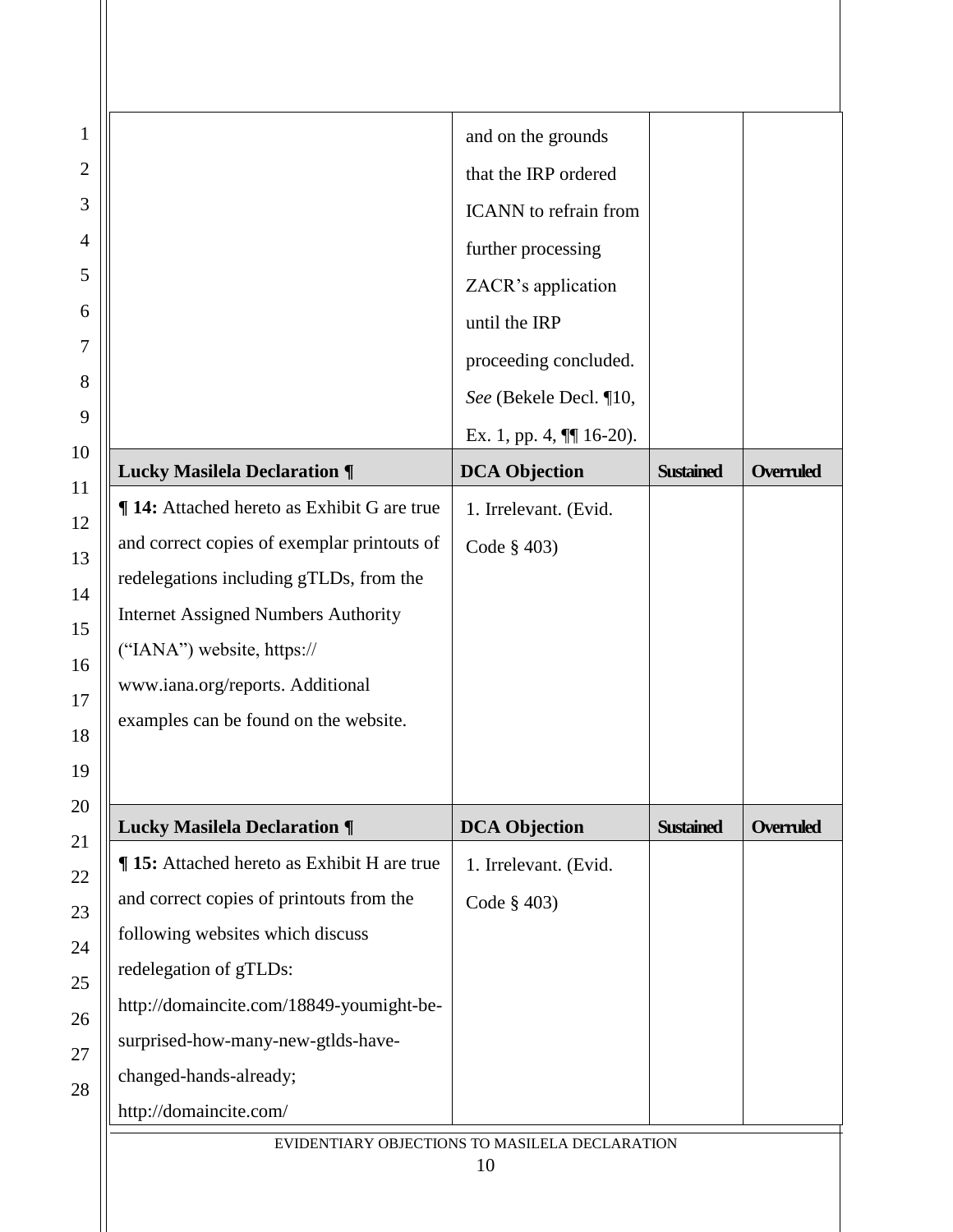| 1                | 20235-minds-machines-dumps-back-end-         |                         |                  |                  |
|------------------|----------------------------------------------|-------------------------|------------------|------------------|
| $\mathbf{2}$     | and-registrar-in-nominet-uniregistry-deals;  |                         |                  |                  |
| 3                | http://www.afilias.                          |                         |                  |                  |
| 4                | info/news/2003/01/02/public-interest-        |                         |                  |                  |
| 5                | registry-assumes-control-                    |                         |                  |                  |
| 6                | org-domain-name-registry.                    |                         |                  |                  |
| 7                | <b>Lucky Masilela Declaration ¶</b>          | <b>DCA Objection</b>    | <b>Sustained</b> | <b>Overruled</b> |
| 8                | <b>16:</b> I am aware that ICANN builds in   | 1. The manual itself is |                  |                  |
| $\boldsymbol{9}$ | time limits in its gTLD registry             | the best evidence of    |                  |                  |
| 10               | agreements. I am further informed, based     | the manual. (Evid.      |                  |                  |
| 11               | upon my experience in the industry and       | Code § 1520)            |                  |                  |
| 12               | discussions with technical personnel within  |                         |                  |                  |
| 13               | ZACR, that a re-delegation of a gTLD is      |                         |                  |                  |
| 14               | entirely feasible. In fact, ICANN has        |                         |                  |                  |
| 15               | prepared for this precise eventuality and    |                         |                  |                  |
| 16               | issued a manual in 2013 providing step-by-   |                         |                  |                  |
| 17               | step instructions for how to redelegate a    |                         |                  |                  |
| 18               | gTLD. The manual, titled "User               |                         |                  |                  |
| 19               | Documentation on Delegating and              |                         |                  |                  |
| 20               | Redelegating a Generic Top Level Domain      |                         |                  |                  |
| 21               | (gTLD)," makes clear that the process is     |                         |                  |                  |
| 22               | available and feasible if necessary. A true  |                         |                  |                  |
| 23               | and correct copy of the manual is attached   |                         |                  |                  |
| 24               | hereto as Exhibit I. It is also available on |                         |                  |                  |
| 25               | ICANN's website:                             |                         |                  |                  |
| 26               | https://www.icann.org/en/                    |                         |                  |                  |
| 27               | system/files/files/gtld-drd-ui-10sep13-      |                         |                  |                  |
| 28               | en.pdf                                       |                         |                  |                  |
|                  |                                              |                         |                  |                  |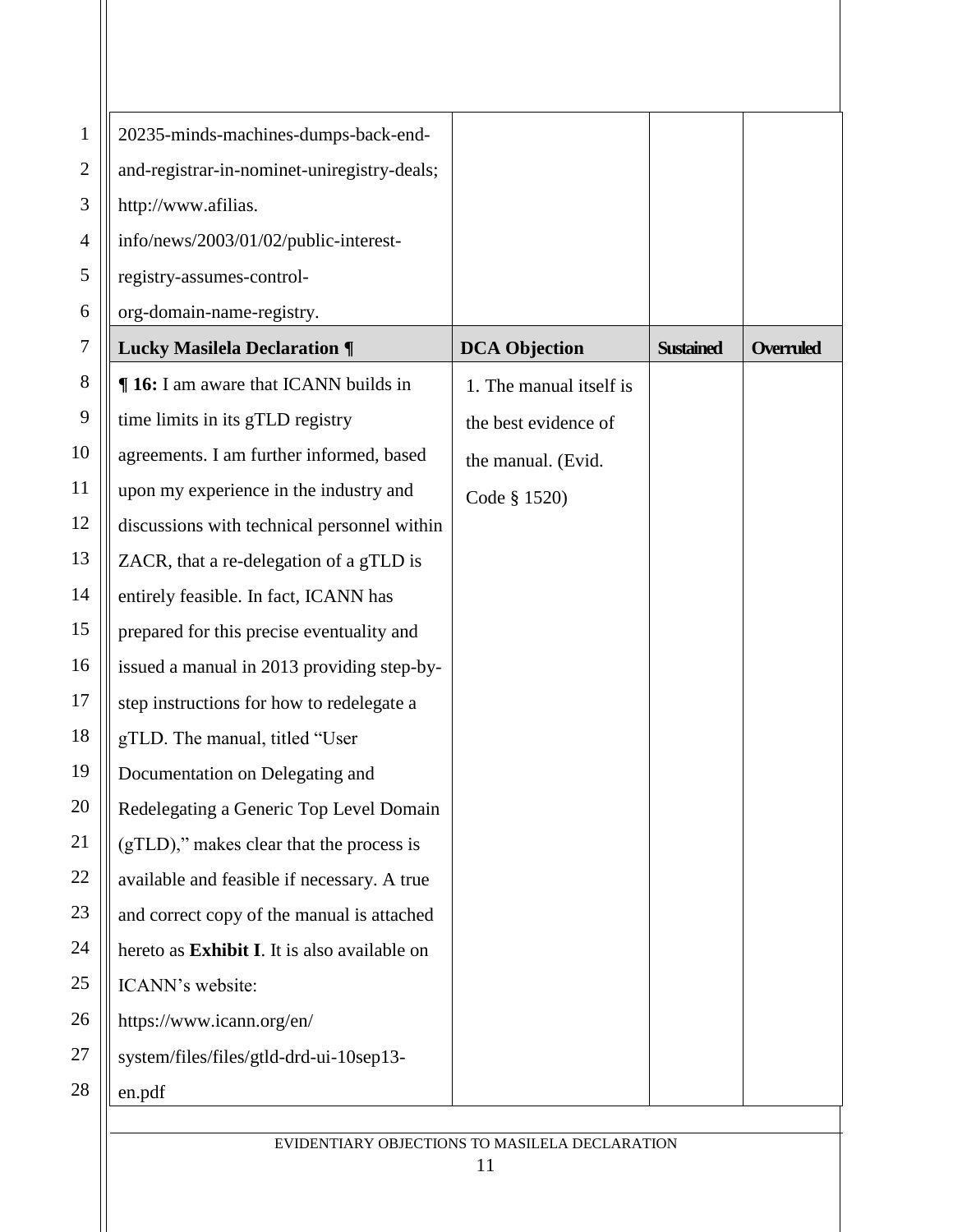| $\mathbf{1}$     | <b>Lucky Masilela Declaration ¶</b>          | <b>DCA</b> Objection  | <b>Sustained</b> | Overruled |
|------------------|----------------------------------------------|-----------------------|------------------|-----------|
| $\overline{c}$   | ¶ 17: In my role as ZACR's CEO, and          | 1. Lacks foundation   |                  |           |
| 3                | based upon my numerous and ongoing           | (Evid. Code § 403)    |                  |           |
| 4                | discussions with political, business and     | 2. Lacks personal     |                  |           |
| 5                | civic leaders from throughout the African    | knowledge (Evid.      |                  |           |
| 6                | Union, it is my firm understanding and       | Code §702)            |                  |           |
| $\boldsymbol{7}$ | belief that the ongoing delay in the         | 3. Speculative (Evid. |                  |           |
| 8                | delegation of .Africa is depriving the       | Code § 1200, et seq.) |                  |           |
| 9                | people of the Africa continent of an         | 4. Conclusory         |                  |           |
| 10               | important opportunity to expand internet     | (Evinger v.           |                  |           |
| 11               | domain name capabilities. The .Africa        | MacDougall (1938) 28  |                  |           |
| 12               | domain name would add brand value to the     |                       |                  |           |
| 13               | continent and would provide a platform       | Cal.App.2d 175.)      |                  |           |
| 14               | that connects products, businesses and       | 5. Hearsay (Evid.     |                  |           |
| 15               | individuals that have interests in Africa.   | Code § 1200, et seq.) |                  |           |
| 16               | The African people are further harmed        |                       |                  |           |
| 17               | because the agreement between ZACR and       |                       |                  |           |
| 18               | the AUC required that a foundation be        |                       |                  |           |
| 19               | created upon delegation and that a           |                       |                  |           |
| 20               | significant portion of the revenues received |                       |                  |           |
| 21               | from second level domain delegations (for    |                       |                  |           |
| 22               | example: xyz.africa) be directed to the      |                       |                  |           |
| 23               | "dotAfrica Foundation." The Foundation       |                       |                  |           |
| 24               | would use the revenues to fund various       |                       |                  |           |
| 25               | African domain name and Internet related     |                       |                  |           |
| 26               | developmental projects which are now         |                       |                  |           |
| 27               | delayed as a result of the preliminary       |                       |                  |           |
| 28               | injunction.                                  |                       |                  |           |